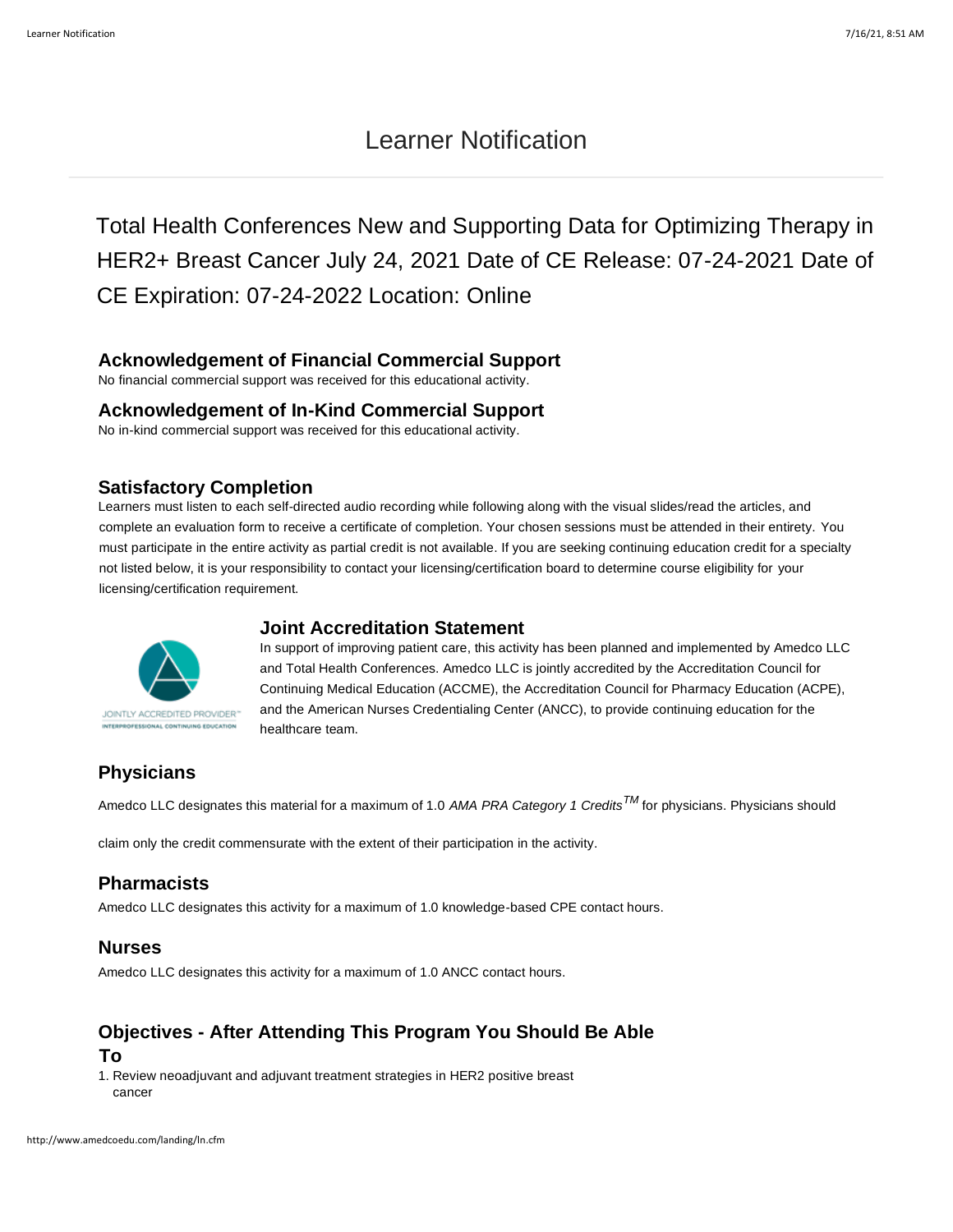Page 1 of 2 Learner Notification 7/16/21, 8:51 AM

- 2. Review and discuss the unmet need of brain metastasis in HER2 positive breast cancer
- 3. Review existing and newly approved treatment options in the metastatic setting like trastuzumab deruxtecan, tucatinib andagents in development

# **Disclosure of Conflict of Interest**

The following table of disclosure information is provided to learners and contains the relevant financial relationships that each individual in a position to control the content disclosed to Amedco. All of these relationships were treated as a conflict of interest, and have been resolved. (C7 SCS 6.1-6.2, 6.5)

All individuals in a position to control the content of CE are listed in the program book. If their name is not listed below, they disclosed that they had no financial relationships with a commercial interest.

| <b>Name</b>                                                       | <b>Commercial Interest: Relationship</b>                                                                    |
|-------------------------------------------------------------------|-------------------------------------------------------------------------------------------------------------|
| virginia kaklamani                                                | genentech, novartis, astrazeneka, puma: Consultant<br>gilead, seagen, daichi: Speakers Bureau               |
| Ruth O'Regan                                                      | Pfizer, Lilly, Novartis, Biotheranostics, Immunomedics, PUMA, Seagen, Genentech,<br>Macrogenics: Consultant |
| $U_{\alpha\mu}$ to $\Omega_{\alpha\mu}$ Vaux $\Omega_{\alpha\mu}$ |                                                                                                             |

#### **How to Get Your Certificate**

- 1. CME Link:<https://workshop-evaluator.herokuapp.com/evaluation/9330>
- 2. Evaluate the meeting.
- 3. Print, download, or save your certificate for your records.